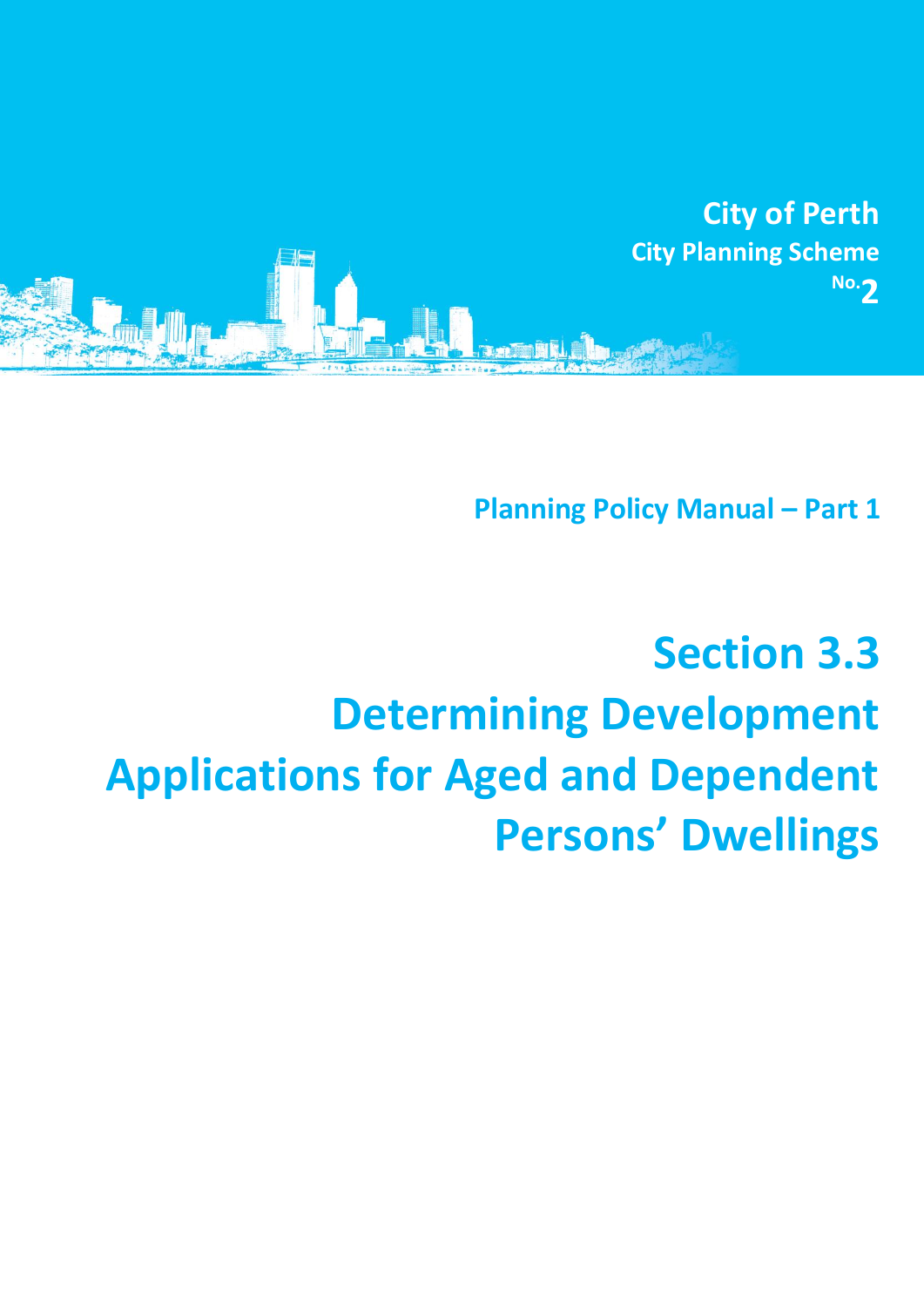Determining Development Application **for Aged and Dependent Person's Dwellings**

| $\sim$ $\blacksquare$ |                             |  |
|-----------------------|-----------------------------|--|
|                       | <b>THE REAL PROPERTY OF</b> |  |

| 26 June 2001         | Adopted |
|----------------------|---------|
| 1 February 2005<br>2 | Amended |
| 11 April 2017<br>3   | Amended |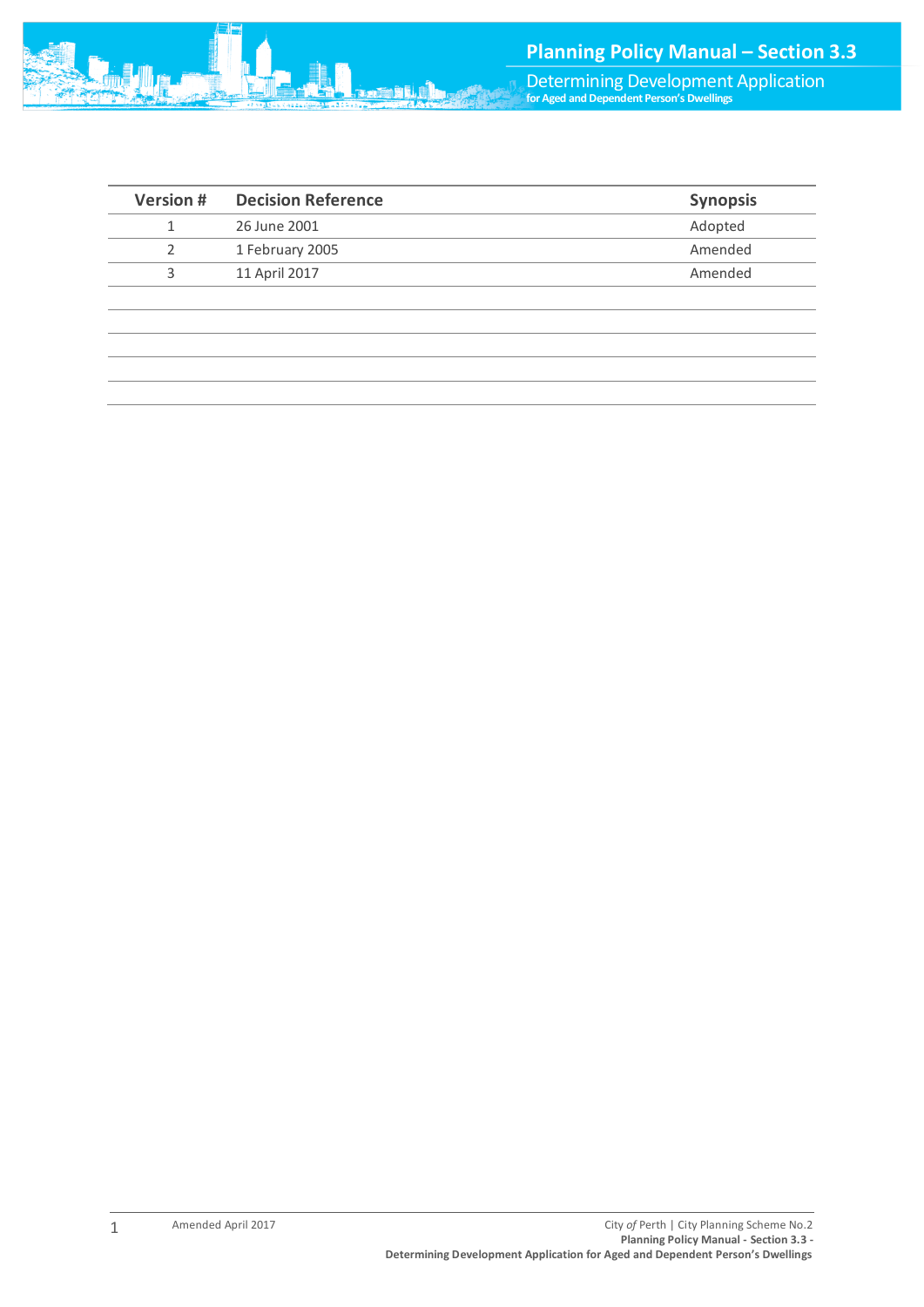

To ensure that aged or dependent persons' dwellings are designed in a way as to take into consideration the diverse and special needs of aged and dependent persons, as defined under the R-Codes.

## **PRINCIPLES**

- An 'aged or dependent person', is defined in the R-Codes. The local government may grant a density bonus of up to 50 per cent for the development of aged or dependent persons' dwellings.
- Each dwelling should be occupied by at least one aged or dependent person. The local government will therefore require as a condition of approval that:
	- o each dwelling is occupied by at least one aged or dependent person or the surviving spouse of that person; and
	- o The registered strata plan of the development endorses the occupancy requirement outlined above.
- Aged or dependent person dwelling proposals should take into account the diverse and special needs of their occupants in the areas of design, location and support services. The local government, therefore, requires developers to demonstrate that the proposal addresses these needs.
- Conventional housing does not fall within the category of aged or dependent persons' dwellings. It is not intended, however, that the developments look like institutional dwellings.

## **POLICY**

- Although each application is considered on its merits, ideally the following issues should be addressed:
	- o Design the dwelling and site layout should minimise difficulties associated with limited mobility and movement of aged and dependent persons, and should provide a sense of security. Submitted plans should be annotated to show features that address the following essential areas:
		- (a) Where possible access to the dwellings shall be at ground level. Entries should be wheelchair accessible and the use of steps shall be avoided (ramps may be used). The site gradient should not exceed the ACROD standards;
		- (b) Car parking should be conveniently located adjacent to the dwellings. Carports and garages should be wide enough to accommodate persons entering and exiting vehicles with the aid of a wheel chair or walking frame;
		- (c) doorways and internal passageways should be wide enough or capable of being easily widened, to accommodate wheelchairs and walking frames;
		- (d) bathroom and toilets should be designed to be able to accommodate grab rails designed in accordance with Australian Standard 1428.1;
		- (e) non-slip finishes should be provided in bathroom, toilet and laundry areas;